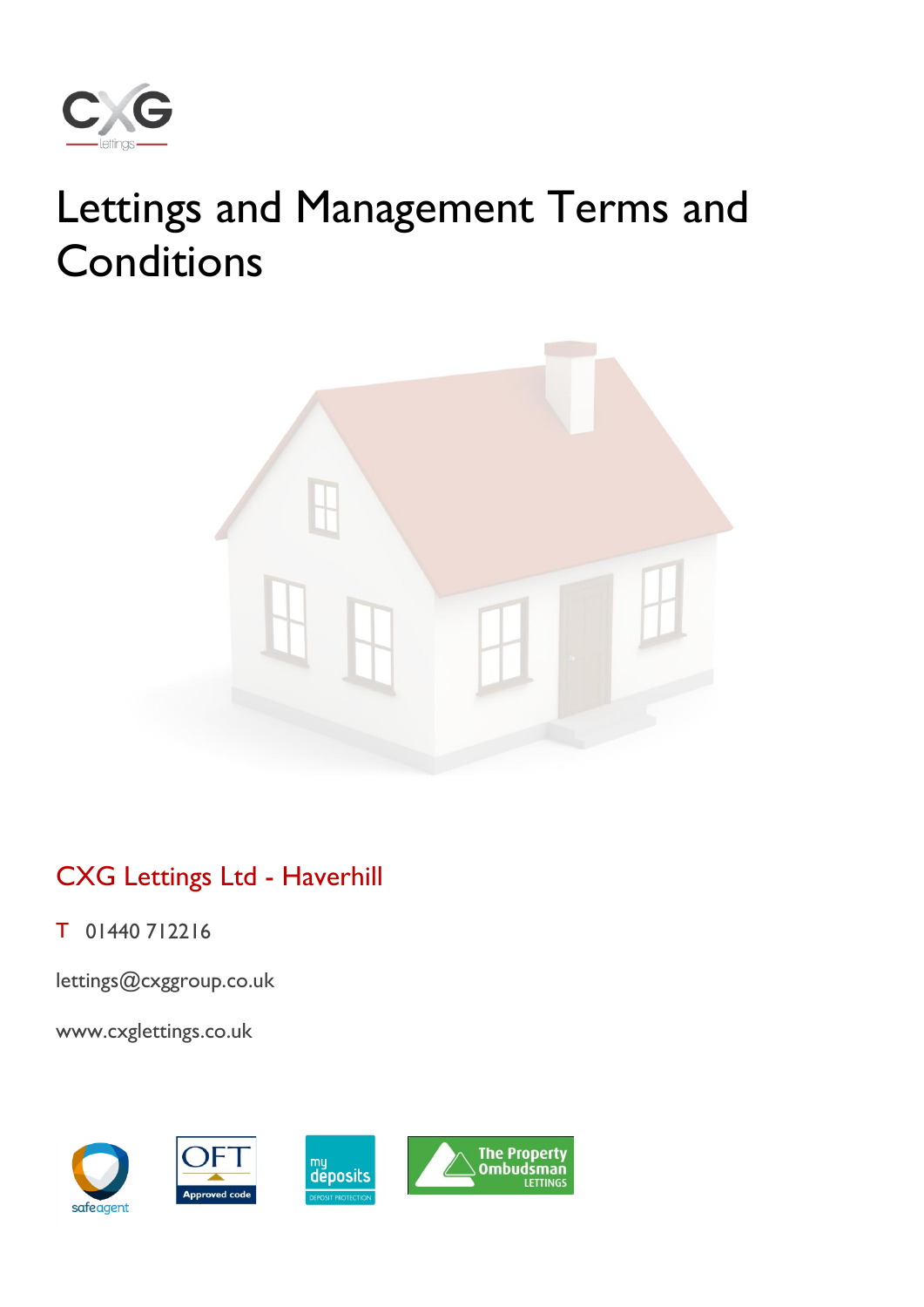The following terms and conditions are agreed by the landlord by instructing CXG Lettings Ltd to manage their property.

# General Terms

- 1. The owner hereby appoints CXG Lettings Ltd as the management agents for their buy to let property(s)nt.
- 2. The owner employs CXG Lettings Ltd as the sole management agents and will not appoint another agent on a multiple agency basis, subject to prior agreement from CXG Lettings Ltd.
- 3. CXG Lettings Ltd will be entitled to a fee upon finding a tenant through its marketing efforts who subsequently moves into the property.
- 4. Once instructed, this agreement is valid and cannot be broken without forfeit for the period of the tenancy whilst the tenant found by CXG Lettings Ltd is in the property.
- 5. Should the landlord wish to end this agreement whilst the property is tenanted, the landlord must pay our tenant finder's fee charge of £300+ VAT, in accordance with the management service level chosen by the landlord. The landlord can take management of the property with no forfeit whilst empty after the tenant has left.
- 6. To end this agreement before the property has been tenanted, the landlord must give CXG Lettings Ltd 14 days notice in writing.

#### Provisions of Agreement

- 7. It shall be the duty of CXG Lettings Ltd to undertake the following provisions once instructed.
	- (i) Advertise the property to the standard of service chosen by the landlord as described in our Lettings and Management Guide (current edition).
		- (ii) Provide marketing support for your property, which will include, where required, and at our discretion, marketing on web portals, our own website (www.cxggroup.co.uk) and in newspaper advertisements in order to secure a satisfactory tenant.
	- (iii) Negotiate and agree with the landlord's approval the terms of the letting.
	- (iv) Carry out a credit and financial check and where necessary, guarantor references in order to be in a position to qualify for a rent guarantee insurance policy. The landlord has the right to accept a tenant that does not pass referencing.
	- (v) Prepare and complete a tenancy agreement in respect of every let.
	- (vi) CXG Lettings Ltd is authorised to sign the tenancy agreement on behalf of the landlord.
	- (vii) Endeavour to collect on behalf of the landlord all rent lawfully due and to take reasonable measures to stop the tenant from falling into rental arrears.
	- (viii) Instruct contractors only from our in-house team or our approved panel to carry out works at the property as specified by the landlord.
	- (ix) Arrange for a Gas Safety Check to be completed at the property should the landlord not provide CXG Lettings Ltd with an in-date certificate five working days before the renewal date. The cost of this will be deducted from the landlord's rent.
	- (x) Account to the landlord on a monthly basis any moneys lawfully owed to the landlord.
	- (xi) Provide the landlord with a rent statement on a monthly basis detailing any income and expenditure.
- 8. CXG Lettings Ltd cannot be held responsible for checking any mechanical or electrical or any other fixed appliances at the termination of a tenancy.
- 9. Unless caused by the negligence of CXG Lettings Ltd or its staff, no liability is attached to CXG Lettings Ltd in contract or in tort or otherwise for any damage, loss, injury, legal or other expenses sustained as a result of:
	- (i) CXG Lettings Ltd having reasonably relied on the client to provide accurately all relevant information related to the letting of the property.
	- (ii) Any forecast made by CXG Lettings Ltd for future income and/or expenditure.
	- (iii) Failure to detect any defect in the property no matter how apparent that could affect the letting of the property.
	- (iv) Failures by the tenant to pay any rent lawfully owed or comply with the terms of the Tenancy Agreement.
- 10. In the event of the final day of a notice of repossession falling on a non-working day (i.e Sunday) then CXG Lettings Ltd shall conduct the check out on the next available working day.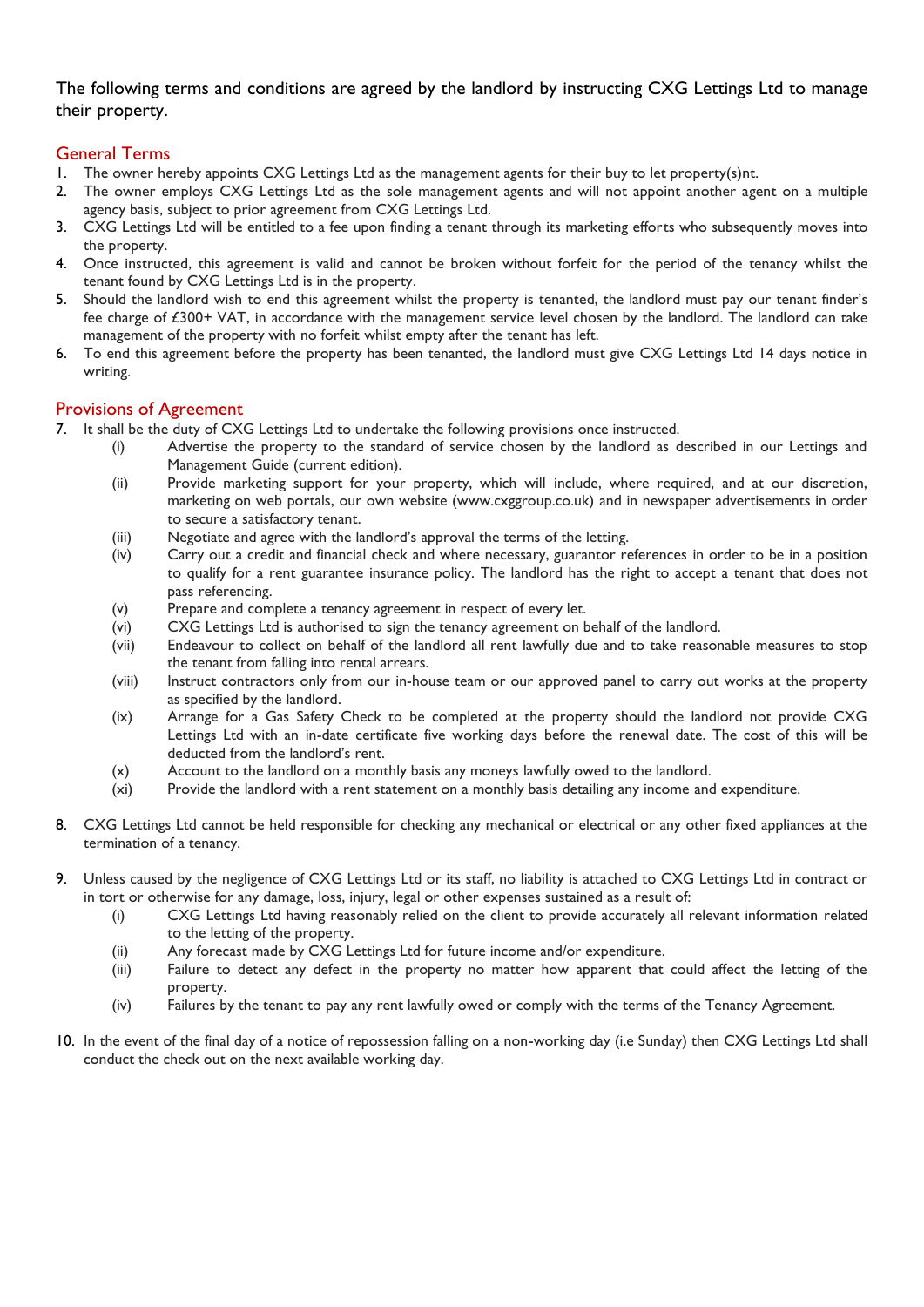# **Costs**

- 11. CXG Lettings Ltd will charge a fee as agreed with the client for the letting and management of the property.
- 12. If a let has been agreed between the landlord and tenant and relevant references been processed and received back satisfactory and the landlord subsequently pulls out, a fee of £300.00 + VAT will be payable to CXG Lettings Ltd.
- 13. CXG Lettings Ltd holds tenants' deposits as stakeholder under the rules of the relevant tenancy deposit scheme. A fee may be due for this, charged per tenancy under our Lettings Scale of Fees document depending on which service level the property is managed under.
- 14. CXG Lettings Ltd shall be entitled to be reimbursed any expenses reasonably incurred in the letting and/or management of the property via deduction from the landlords rental account.
- 15. In the event the tenants' deposit needs to be withheld due to outstanding rent or damages, and there is insufficient monies to cover costs CXG Lettings Ltd will take their fee first.
- 16. In some cases, due to tenant's negligence a maintenance invoice may be payable by the tenant. In the event of this, the invoice will be logged against the tenant's deposit for deduction at the end of the tenancy (it is illegal to do so beforehand). The payment of such invoices will fall to the responsibility of the landlord and the landlord shall then be reimbursed at the end of the tenancy, subject to clause (15).
- 17. In respect of Let Only services we reserve the right to alter fees from the initial Scale of Fees produced on the first let should you wish us to undertake tenancy renewals etc.

### Energy Performance Certificate

18. All properties placed on the rental market require an EPC (Energy Performance Certificate). If you instruct us to place the property on the rental market and do not produce an EPC then CXG Lettings Ltd will arrange for one at the cost of the landlord. CXG Lettings Ltd cannot commence marketing of a property without a valid EPC.

### Repairs and Maintenance

- 19. CXG Lettings Ltd also has a maintenance division and will carry out Landlord approved through this company or by a contractor from CXG Lettings Ltd.'s approved panel of contractors.
- 20. CXG Lettings Ltd takes no liability for any works, or to check any works organized by the landlord.
- 21. CXG Lettings Ltd will arrange for Gas and Electrical Safety Certificates on an annual basis. The new certificate will be arranged, and the cost deducted from the landlords account unless the renewed certificate is supplied at least five working days before the expiry date.
- 22. Where maintenance works are carried out as instructed by the landlord and the landlords does not have enough funds on their account to pay for the works, the balance must be paid to CXG Lettings Ltd as requested.
- 23. The Landlord agrees that emergency work can be carryout without the need for authorisation of costs to ensure the safety of both the tenant(s) and the property.

### Overseas Landlords

24. In respect of Landlords residing overseas, it is the Landlord's duty and responsibility to provide the Agents with the necessary documentation to pay rentals gross. In the absence of any exemption certificate, the Agents are required by the HM Customs and Revenue to withhold basic rate tax from the rental income less allowable expenses and to pay such sums over on a quarterly basis.

### Change of Instruction

25. Any change in instruction by either the landlord or CXG Lettings Ltd must be confirmed in writing to become valid. This can be by post or e-mail.

#### Tenants' Deposits

- 26. CXG Lettings Ltd are members of myDeposits.co.uk, formerly known as Tenancy Deposit Solutions Ltd (TDSL).
- 27. CXG Lettings Ltd holds all tenants' deposits in a designated client account as stakeholder.
- 28. Tenants deposits are held in the following account: Barclays Client Account, Sort Code 20-74-05, Account Number 93846261.
- 29. In order for CXG Lettings Ltd to be able to unprotect the deposit, the tenant must give permission.
- 30. If there is no dispute over the amount to be returned, then the amount to be returned to the tenant must be returned within10 working days of the end of the tenancy.
- 31. If after 10 working days there is a dispute that cannot be resolved, then myDeposits.co.uk must be notified of the dispute.
- 32. When a dispute has been raised with myDeposits.co.uk, then the full disputed amount must be transferred to myDeposits.co.uk until the dispute has been resolved. CXG Lettings Ltd can therefore not transfer any disputed amount to the landlord until approved by myDeposits.co.uk.
- 33. When a dispute has been referred to myDeposits.co.uk they will ask the landlord/CXG Lettings Ltd to refer the case to the Alternate Dispute Resolution (ADR) Service. This will then be resolved by an independent adjudicator outside of court.
- 34. It is not compulsory to refer the case to ADR for adjudication, but this will be quicker to resolve and will not incur extra costs by referring the dispute to ADR.
- 35. Should the disputed amount be due to pay a contractor for works at the property, the landlord agrees to pay the contractor until the dispute is resolved.